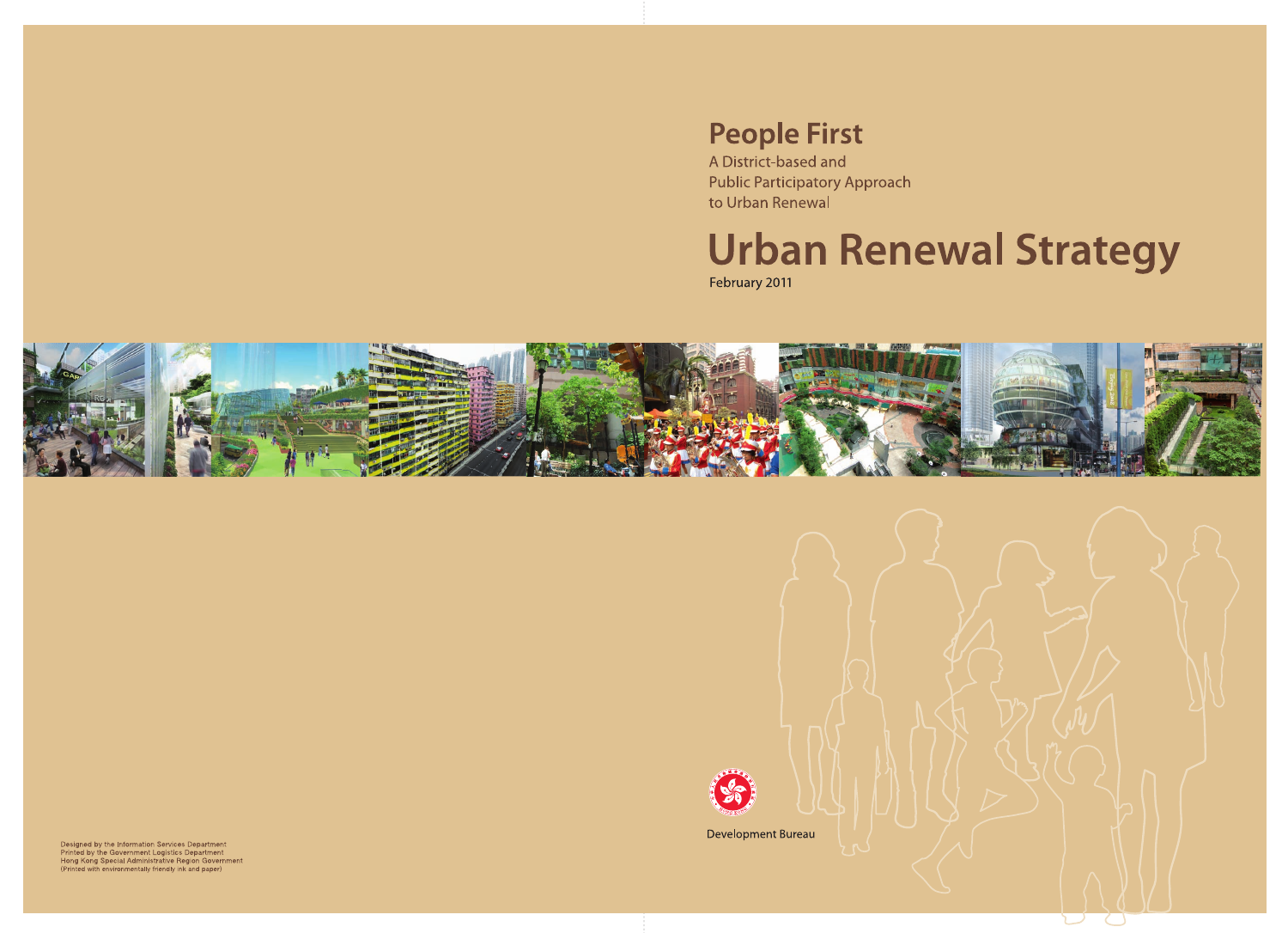#### **PREFACE**

 Section 20 of the Urban Renewal Authority Ordinance (Chapter 563) requires the Secretary for Development to consult the public before finalising the urban renewal strategy. In line with the Hong Kong Special Administrative Region Government's emphasis on public engagement in recent years, the Development Bureau carried out an extensive 3-stage public consultation between July 2008 and June 2010 to review the strategy, during which over 2,400 public opinions/comments were received. A revised Urban Renewal Strategy drawn up on the basis of the broad consensus reached during the extensive public engagement was published in draft for public consultation between 13 October 2010 and 13 December 2010 pursuant to the requirement in the Urban Renewal Authority Ordinance. Over 70 written submissions were received. This new urban renewal strategy has been prepared taking into account the comments received.

 The Urban Renewal Strategy (URS) is a government strategy the implementation of which should be undertaken by the Urban Renewal Authority (URA) and the other stakeholders/participants. The new URS has been issued to the URA. When preparing its draft corporate plan, the URA has to follow the guidelines set out in this document.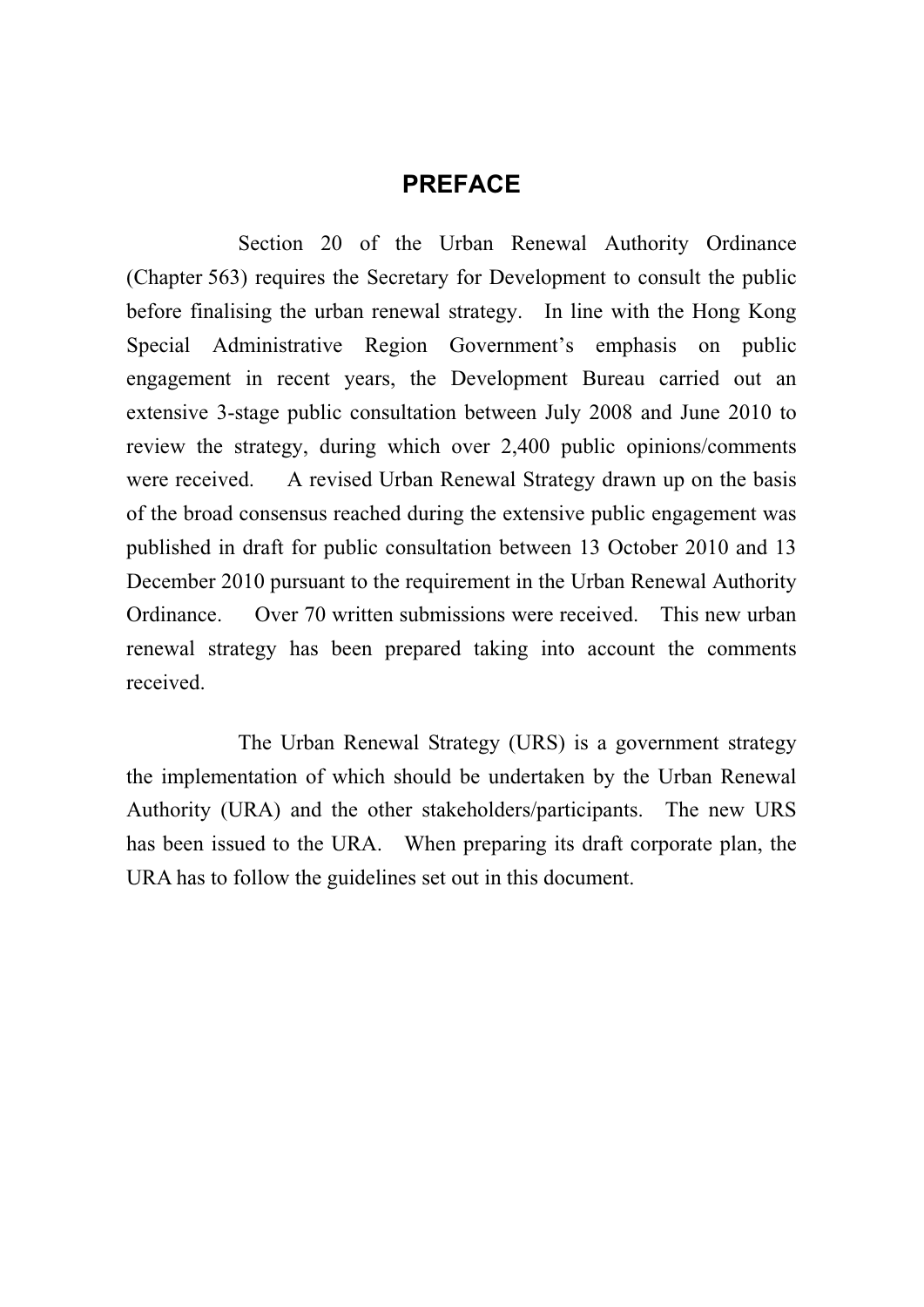#### **Urban Renewal Strategy**

#### **Tackling the problem of urban decay**

- Introduction 1 Hong Kong's building stock is ageing rapidly. There are at present about 4,000 buildings aged 50 years or above in Hong Kong. The number will increase by 500 a year over the next decade. Despite efforts of the Government, dedicated agencies like the Urban Renewal Authority (URA) and the Hong Kong Housing Society (HKHS), Owners' Corporations and relevant professional bodies, the conditions of Hong Kong's old buildings remain unsatisfactory, posing threats to public safety.
	- 2 To address the problem of urban decay and to improve the living conditions of residents in dilapidated urban areas, the Urban Renewal Authority Ordinance (Chapter 563) (URAO) was enacted in July 2000. The Ordinance provides a new institutional framework for carrying out urban renewal. The URA was established on 1 May 2001.
- URS as a 3 The Urban Renewal Strategy (URS) is a government strategy. Under this strategy, urban renewal is not a "slash and burn" process. A comprehensive and holistic approach should be adopted to rejuvenate older government strategy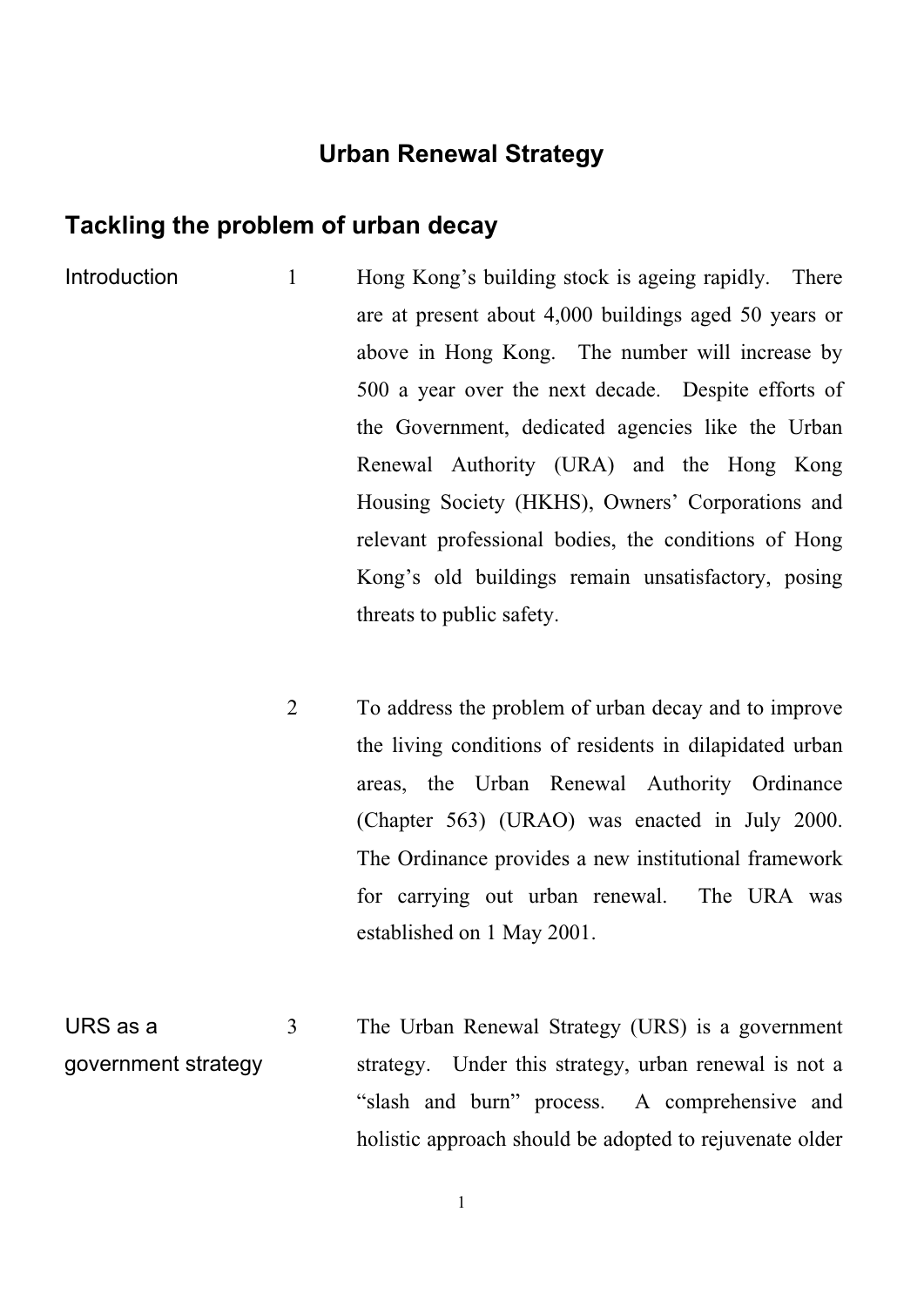urban areas by way of redevelopment, rehabilitation, revitalisation and heritage preservation (the 4R business strategy).

- 4 Implementation of URS should be undertaken by the URA, as well as all the other stakeholders/participants so as to achieve a better balance and coordination among the 4Rs. These will include related government bureaux and departments, relevant District Councils (DCs), the HKHS, the private sector (property owners, developers), individual owners, professionals and non-governmental organisations (NGOs). The URS will guide the URA in its preparation of draft corporate plans.
- 5 The main objectives of urban renewal are Objectives of urban

renewal

- (a) restructuring and replanning of concerned urban areas;
- (b) designing more effective and environmentally-friendly local transport and road networks within the concerned urban areas;
- (c) rationalising land uses within the concerned urban areas;
- (d) redeveloping dilapidated buildings into new buildings of modern standard and environmentally-friendly design;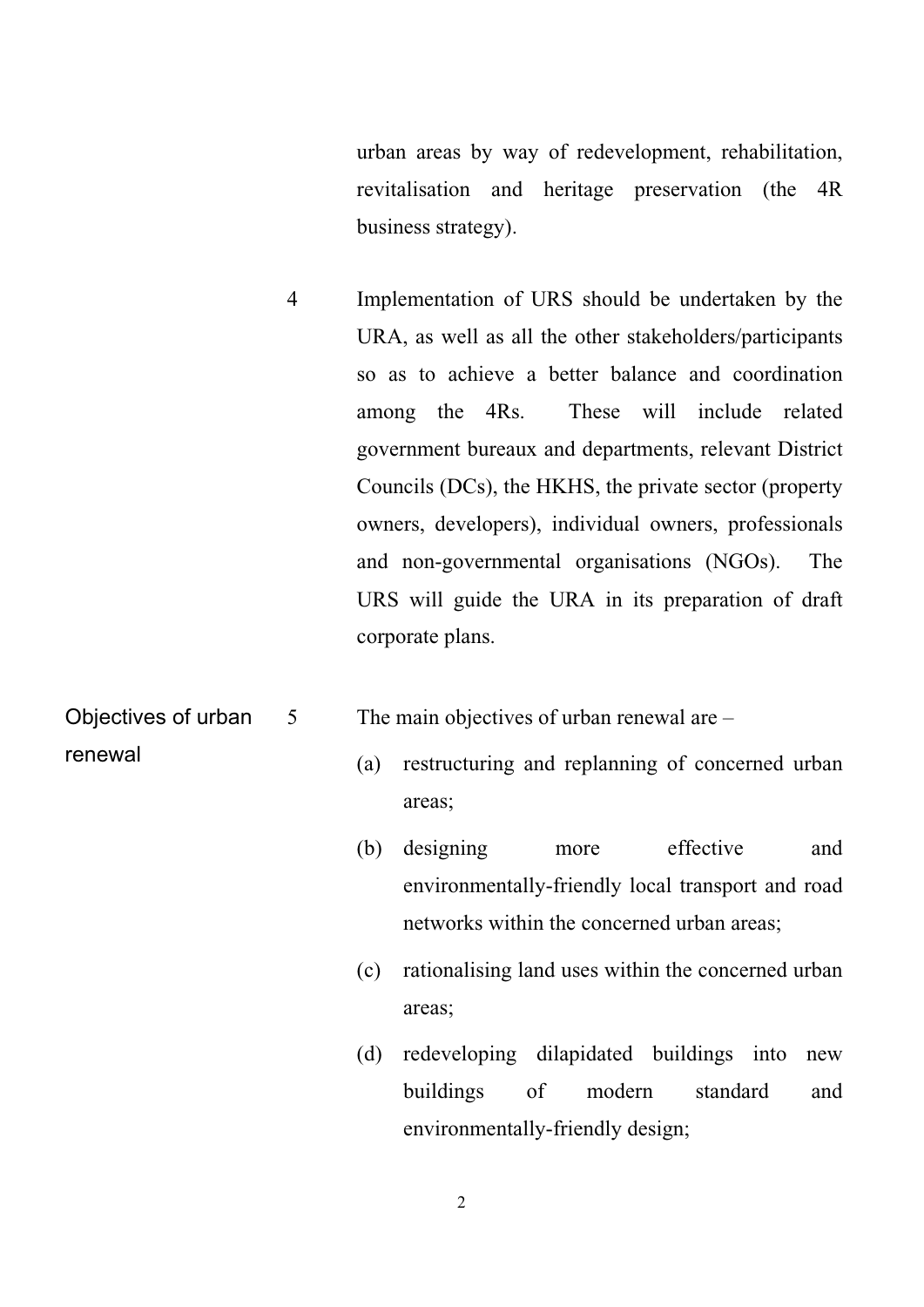- (e) promoting sustainable development in the urban areas;
- (f) promoting the timely maintenance and rehabilitation of buildings in need of repair;
- (g) preserving buildings, sites and structures of historical, cultural or architectural value;
- (h) preserving as far as practicable local characteristics;
- (i) preserving as far as practicable the social networks of the local community;
- (j) providing purpose-built housing for groups with special needs, such as the elderly and the disabled;
- (k) providing more open space and community/ welfare facilities; and
- (l) enhancing the townscape with attractive landscape and urban design.
- 6 The key principles underlying the Government's approach to urban renewal are –
	- (a) owners whose properties are acquired or resumed for the implementation of redevelopment projects should be offered fair and reasonable compensation;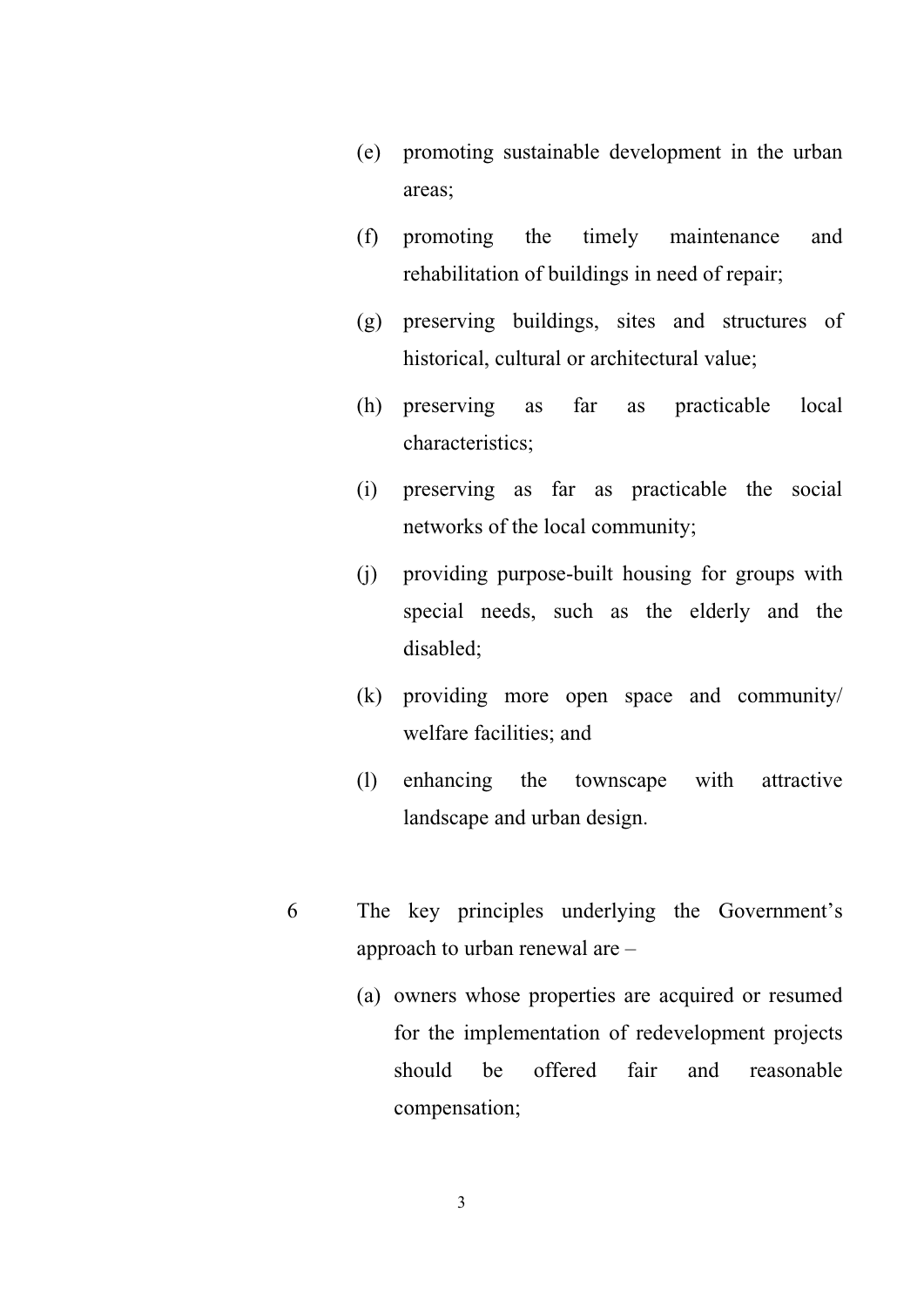- (b) tenants affected by redevelopment projects should be provided with proper rehousing;
- (c) the community at large should benefit from urban renewal; and
- (d) residents affected by redevelopment projects should be given an opportunity to express their views on the projects.

District-based, Public Participatory" approach should be adopted to carry out urban renewal. The Government has to balance the interests and needs of all sectors of the community without sacrificing the lawful rights of any particular group. The aim is to reduce the number of inadequately housed people. While improving the quality of life of residents in the urban areas remains a primary goal, the vision of urban renewal should embrace the concepts of sustainable development and building a quality city (including appropriate development intensity, land use planning, urban design, greening, local culture, heritage preservation and harbour beautification, etc.) and be forward-looking to support the development of Hong Kong in the long run. 7 A "people first, district-based, public participatory" "People First, approach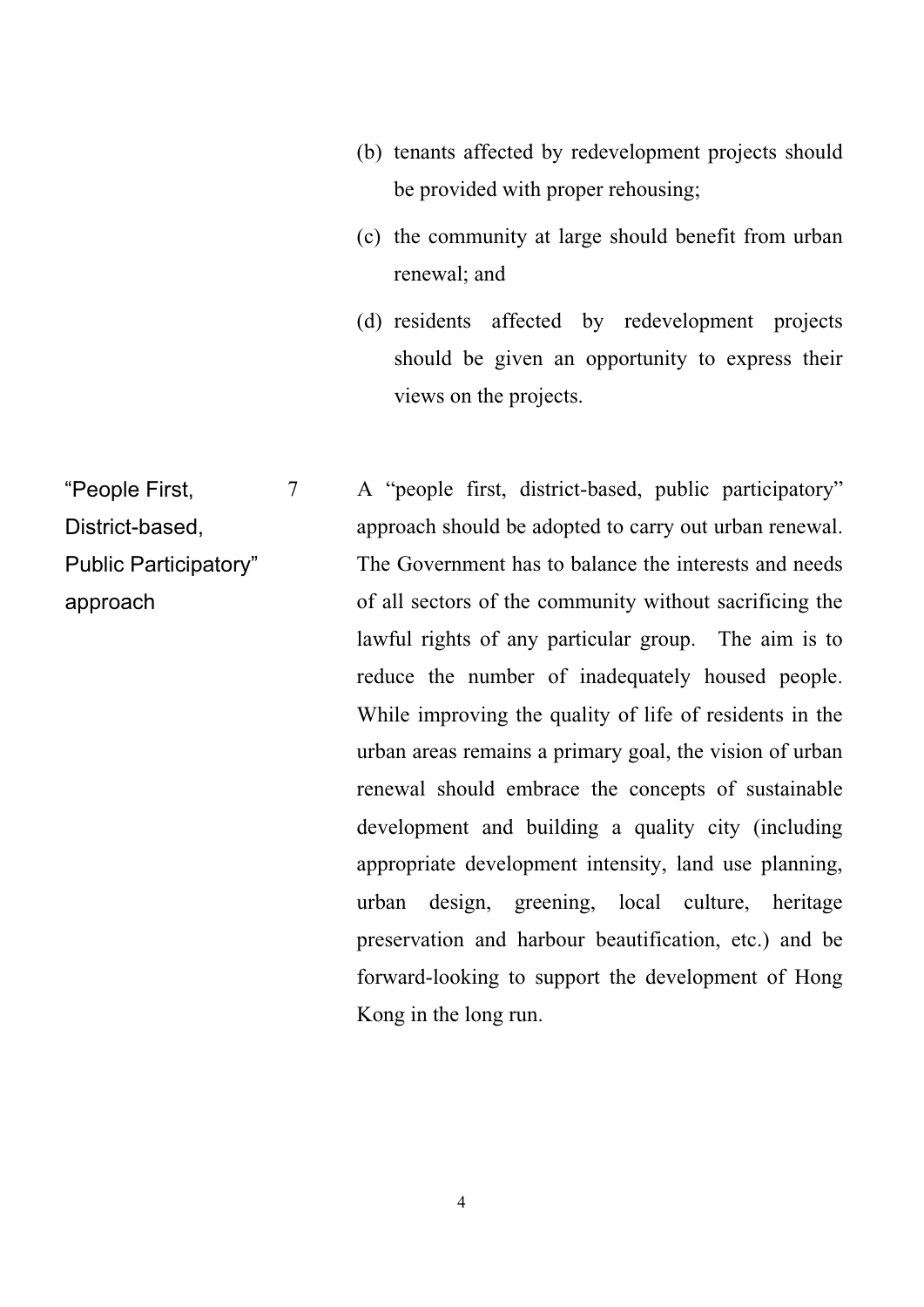- District Urban Renewal Forum 8 A new advisory platform, District Urban Renewal Forum (DURF), will be set up to strengthen urban renewal planning at the district level. DURF will advise the Government on district-based urban renewal initiatives from a holistic and integrated perspective, including advice on regeneration and redevelopment areas, preservation targets, and implementation models. In the process, DURF will conduct broad-based public engagement activities and various planning and related studies, including social impact assessments.
	- 9 DURF will be appointed by the Government, with chairmanship by a professional familiar with urban renewal issues and membership drawn from DC/Area Committee members, professionals, established NGOs and business associations in the district and representatives of the URA and relevant government departments. The Planning Department will provide secretariat and professional support to DURF.
	- 10 DURF will be able to tap resources from an Urban Renewal Trust Fund to be set up for commissioning various studies and conducting public engagement activities. It will interact with the relevant DCs through ad hoc meetings or collaborative efforts.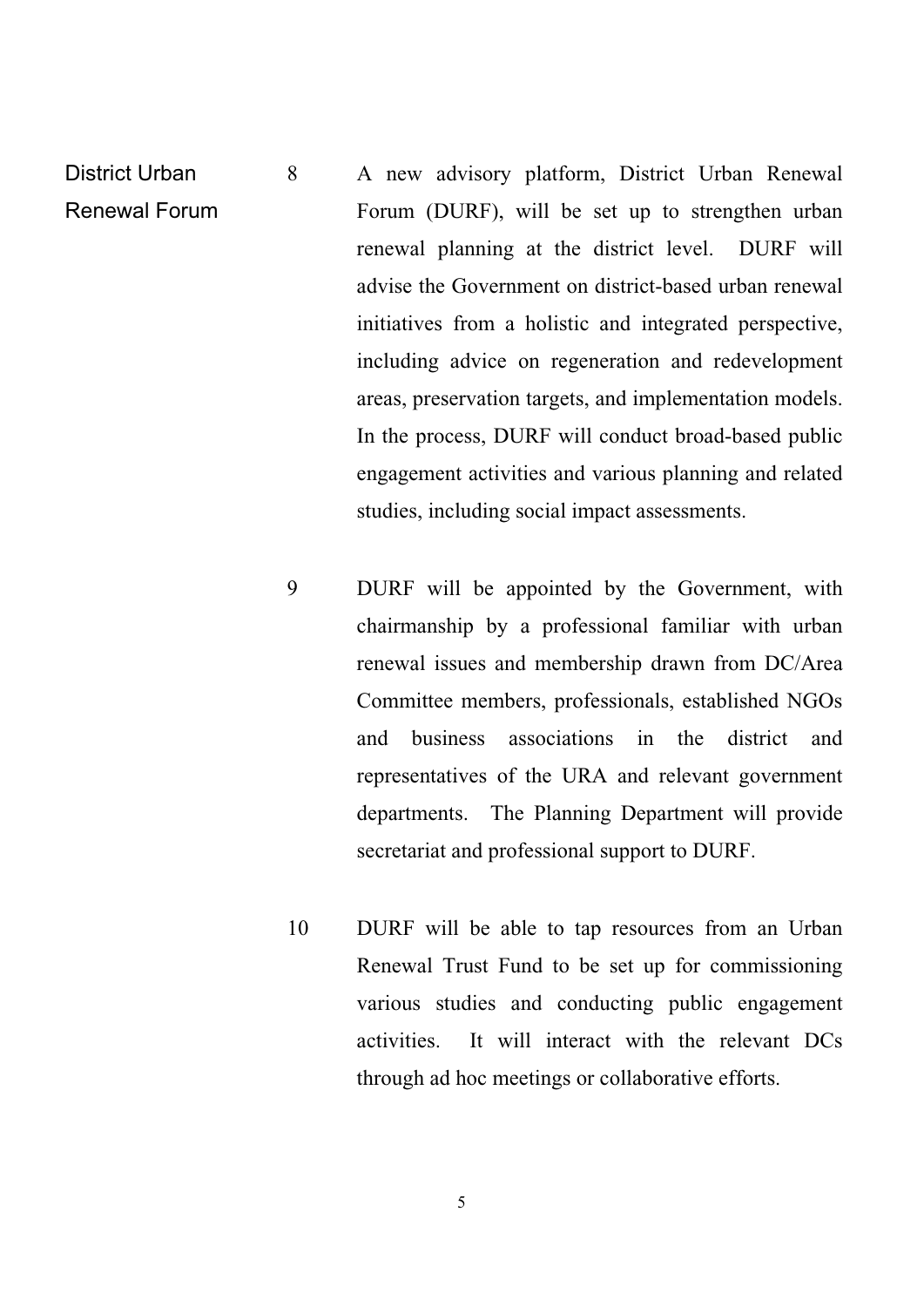#### **Role of the URA**

- Introduction 11 The URA is tasked to adopt "Redevelopment" and "Rehabilitation" as its core businesses under the URS comprising redevelopment, rehabilitation, heritage preservation and revitalisation.
- Accountability and transparency 12 The URA must be accountable and responsive to the needs of the community. The URA Board should be accountable, open and transparent.
	- 13 To increase its public accountability and transparency, the URA will continue to issue guidelines on the declaration of interests to its Board Members. The URA Board will consider opening its meetings to the public as far as practicable. The URA will continue with the set up of an independent audit team.
	- 14 Reflecting a comprehensive and holistic district-based approach, the URA will move away from the previous concept of target areas and support DURFs to be set up in old urban areas. DURF will be piloted in one or two districts before full implementation and in the meantime, URA will continue with urban renewal projects that have been initiated or those which require due attention in the light of building and living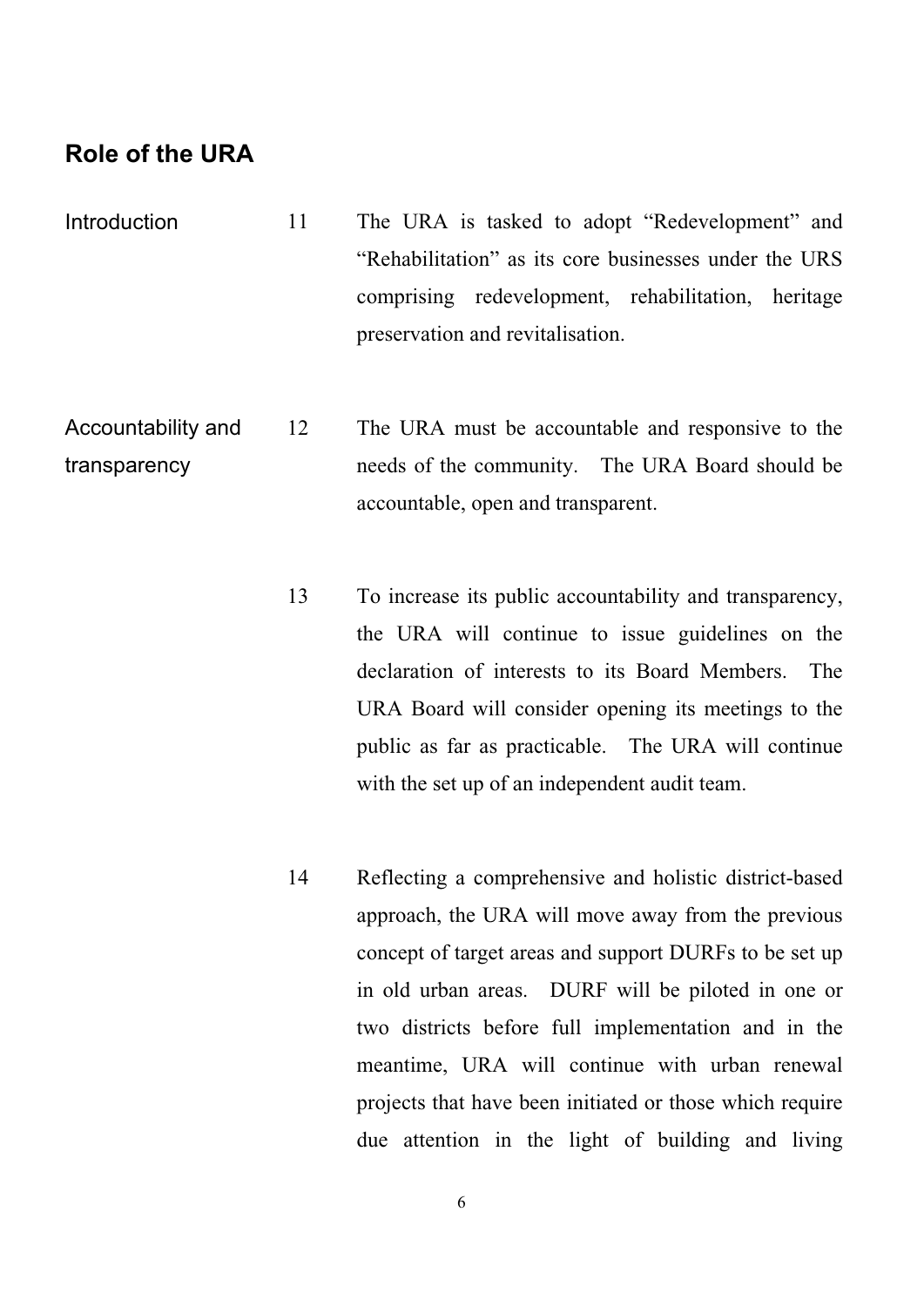conditions and in response to requests from the local community.

- Redevelopment 15 The URA will undertake redevelopment projects making reference to the recommendations of DURF and taking account of building conditions surveys, and its manpower and financial position. As stipulated in the URAO, the URA will seek the approval of the Financial Secretary (FS) before any redevelopment proposal is to be included in its corporate plan and business plan.
	- 16 Responding to owners' aspirations, redevelopment will take more diverse forms with URA as "implementer" or "facilitator" subject to their respective framework –
		- (a) URA may initiate a redevelopment project on its own (URA as "implementer");
		- (b) URA may respond to a joint approach from building owners to initiate redevelopment of their lot(s)/building(s) (URA as "implementer"); and
		- (c) URA may provide assistance to owners as consultant to help them assemble titles for owner-initiated redevelopment (URA as "facilitator").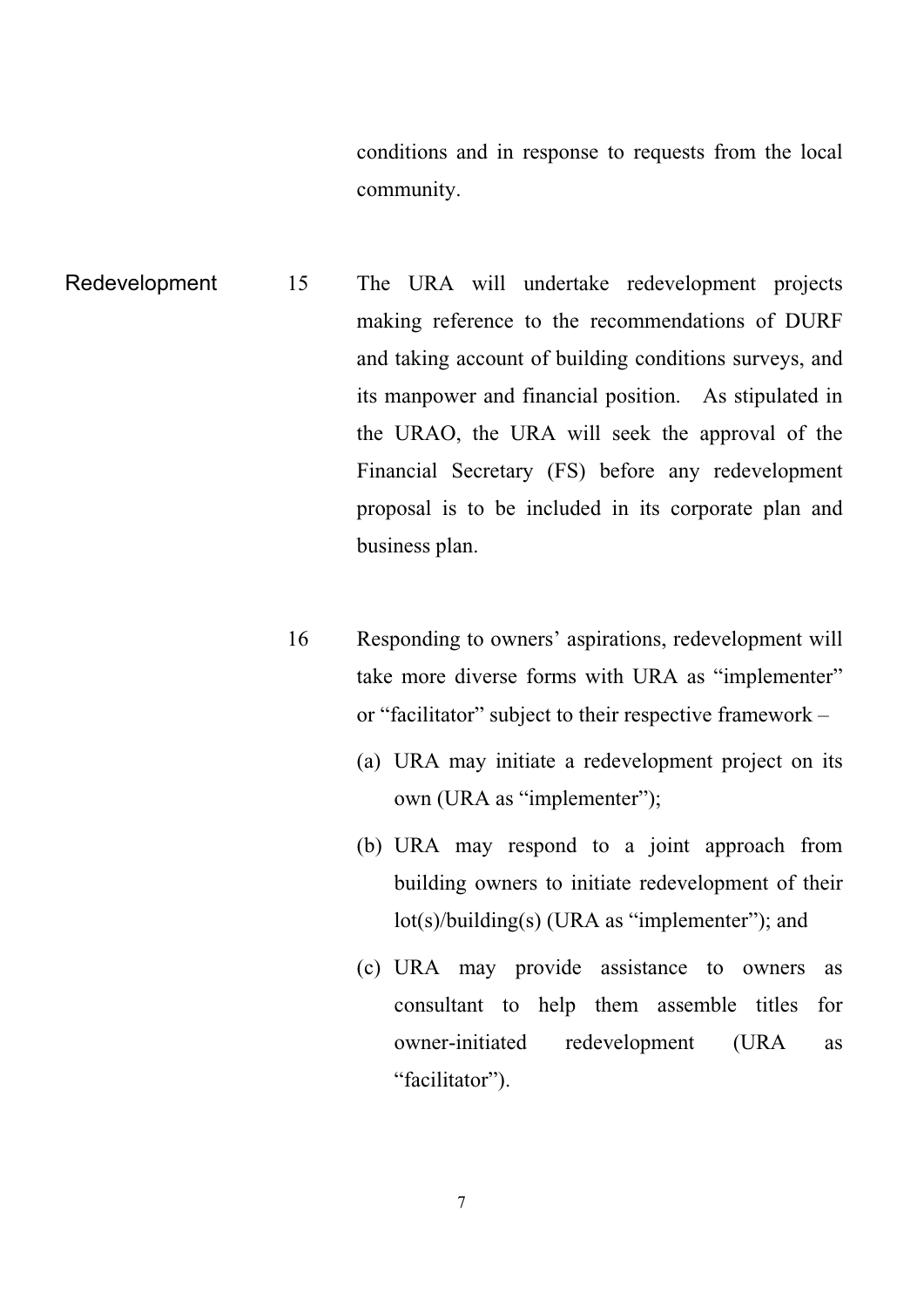- 17 In URA-implemented redevelopment projects, the URA should consider the following factors when determining the priority of individual redevelopment projects to be implemented –
	- (a) whether the proposed project area is old and dilapidated and requires urgent redevelopment as identified by building conditions surveys and DURF;
	- (b) whether the buildings lack basic sanitation facilities or they are exposed to potential fire risks due to the lack of proper management and maintenance;
	- (c) whether the living conditions of the residents in the proposed project area are satisfactory;
	- (d) whether the proposed project will improve the area by replanning and restructuring;
	- (e) whether the proposed project area will achieve a better utilisation of land after redevelopment; and
	- (f) whether the rehabilitation of buildings in the proposed project area is a practicable and viable option.

 The land assembly process, compensation and rehousing policies contained in the URS will apply to URA-implemented projects.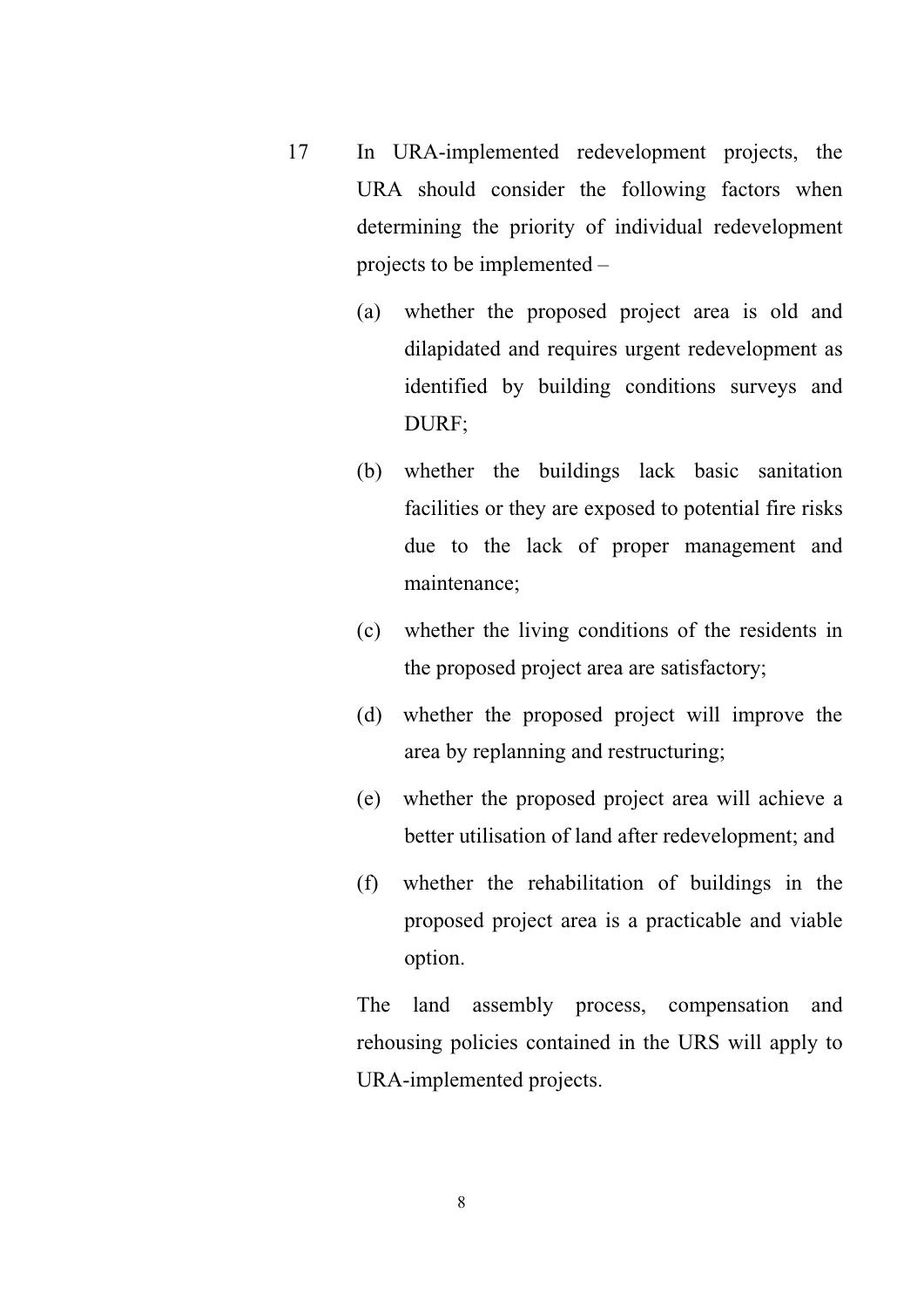- 18 In URA-facilitated redevelopment projects, the URA may provide consultation service to owners of owner-initiated redevelopment provided that the sites are also identified by DURF for redevelopment and in light of building conditions surveys. These projects will be taken forward under the prevailing market mechanism and if applicable, other relevant legislation such as the Land (Compulsory Sale for Redevelopment) Ordinance. No acquisition, compensation, rehousing or resumption actions on the part of the URA will be involved in URA-facilitated redevelopment projects.
- Rehabilitation 19 Proper maintenance of buildings is an essential aspect of the regeneration of older urban areas. The rehabilitation of buildings improves the built environment and reduces the need or urgency for redevelopment. It is also in line with the Government's policy of sustainable development.
	- 20 The URA will promote rehabilitation of buildings in need of repair as one of its core businesses and provide technical and financial assistance to owners in order to promote proper maintenance of buildings. The URA's rehabilitation strategy will include the setting up of building resource centres in old urban areas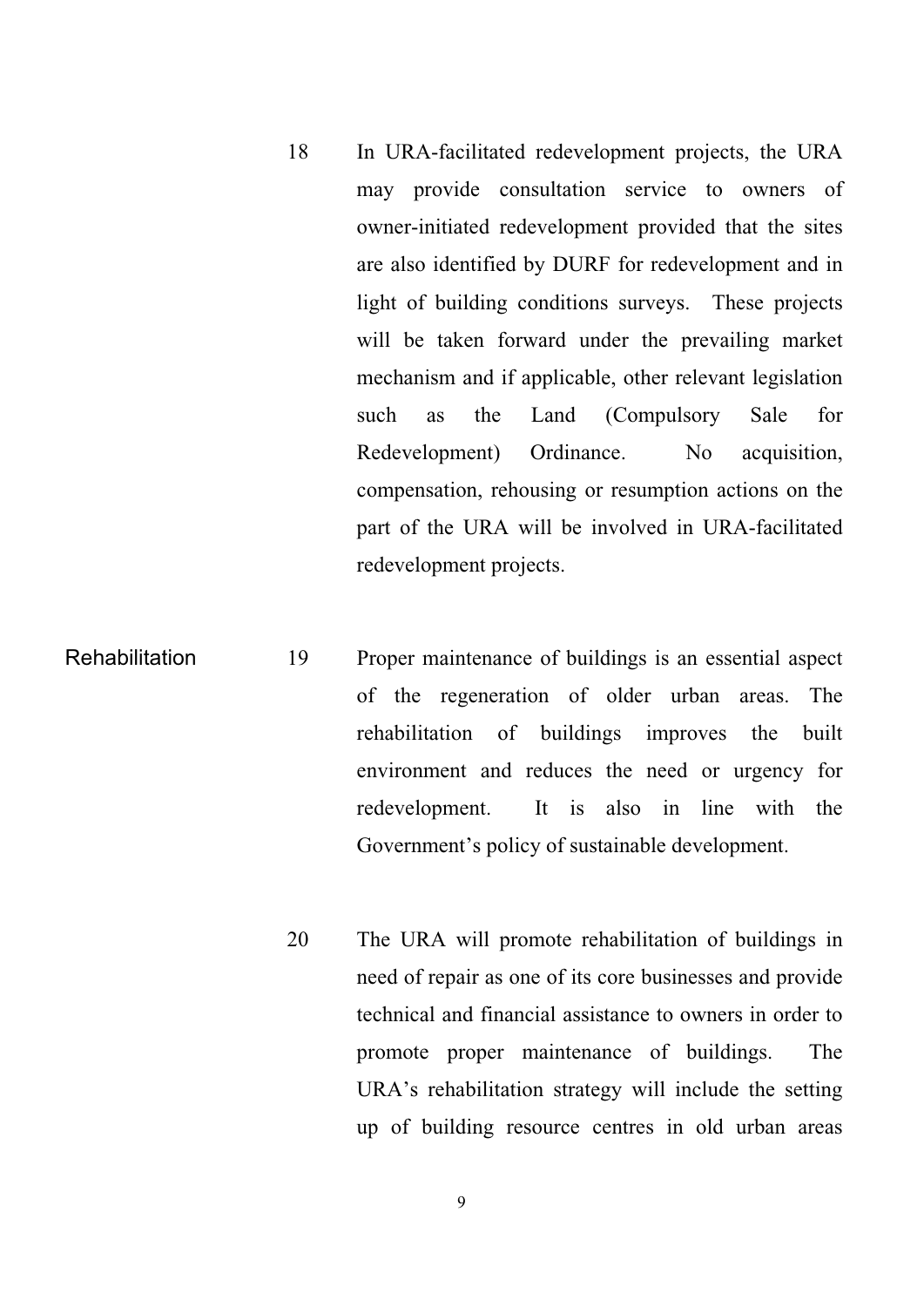providing one-stop service to owners; dedicated teams to help owners in Owners' Corporation formation and provision of technical and financial assistance to owners in need. For property owners affected by land acquisition for URA's projects, URA will continue to operate a maintenance costs reimbursement scheme in which owners may apply for reimbursement of the costs of the remaining useful life of the works which are required by the relevant authorities, including the maintenance or repair works required by the Buildings Department (under the Buildings Ordinance (Chapter 123)), the provision or improvement of fire service installations or equipment required by the Fire Services Department (under the Fire Safety (Commercial Premises) Ordinance (Chapter 502)), and the lift works or escalator works required by the Electrical and Mechanical Services Department (under the Lifts and Escalators (Safety) Ordinance (Chapter 327)), if their properties are eventually acquired by the URA for redevelopment. The aim is to assure owners that money expended on maintenance is well spent even if the buildings are likely to be redeveloped in a few years' time.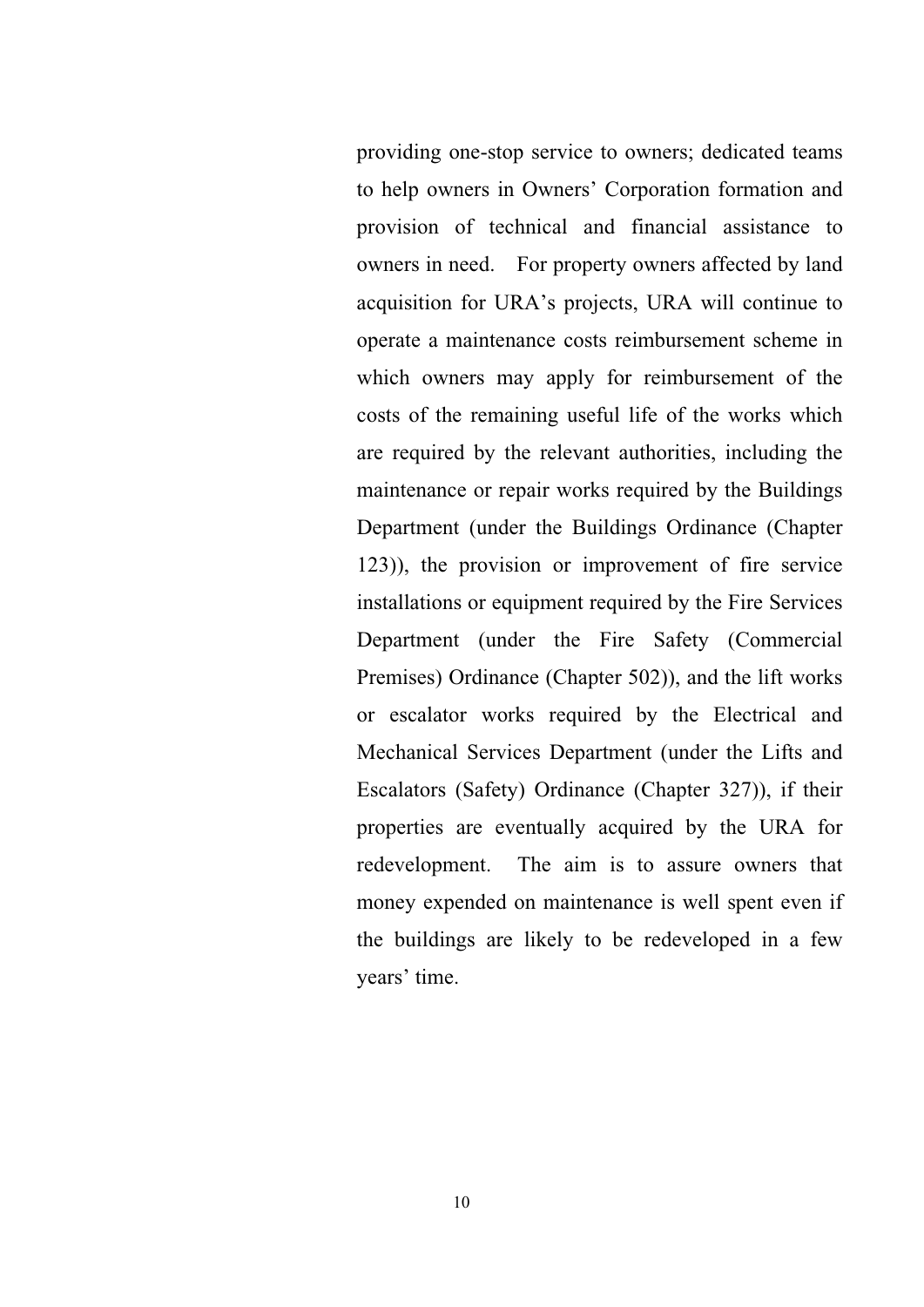- Heritage preservation 21 Heritage preservation should be part of urban renewal, and the URA should preserve heritage buildings if such preservation forms part of its urban renewal projects. Preservation should include –
	- (a) preservation and restoration of buildings, sites and structures of historical, cultural or architectural interest; and
	- (b) retention of the local colour of the community and the historical characteristics of different districts.

 The URA will only undertake self-standing heritage preservation projects which are outside its redevelopment project boundaries if there is policy support or a request from the Administration.

22 The URA will make reference to the Government's policy on heritage conservation in pursuing its heritage preservation efforts. Due emphasis will be given to collaborative partnership with non-profit making organisations (but private sector partners will not be precluded where such collaborative proposal is meritorious) and public access to enjoy the use of the revitalised historic buildings.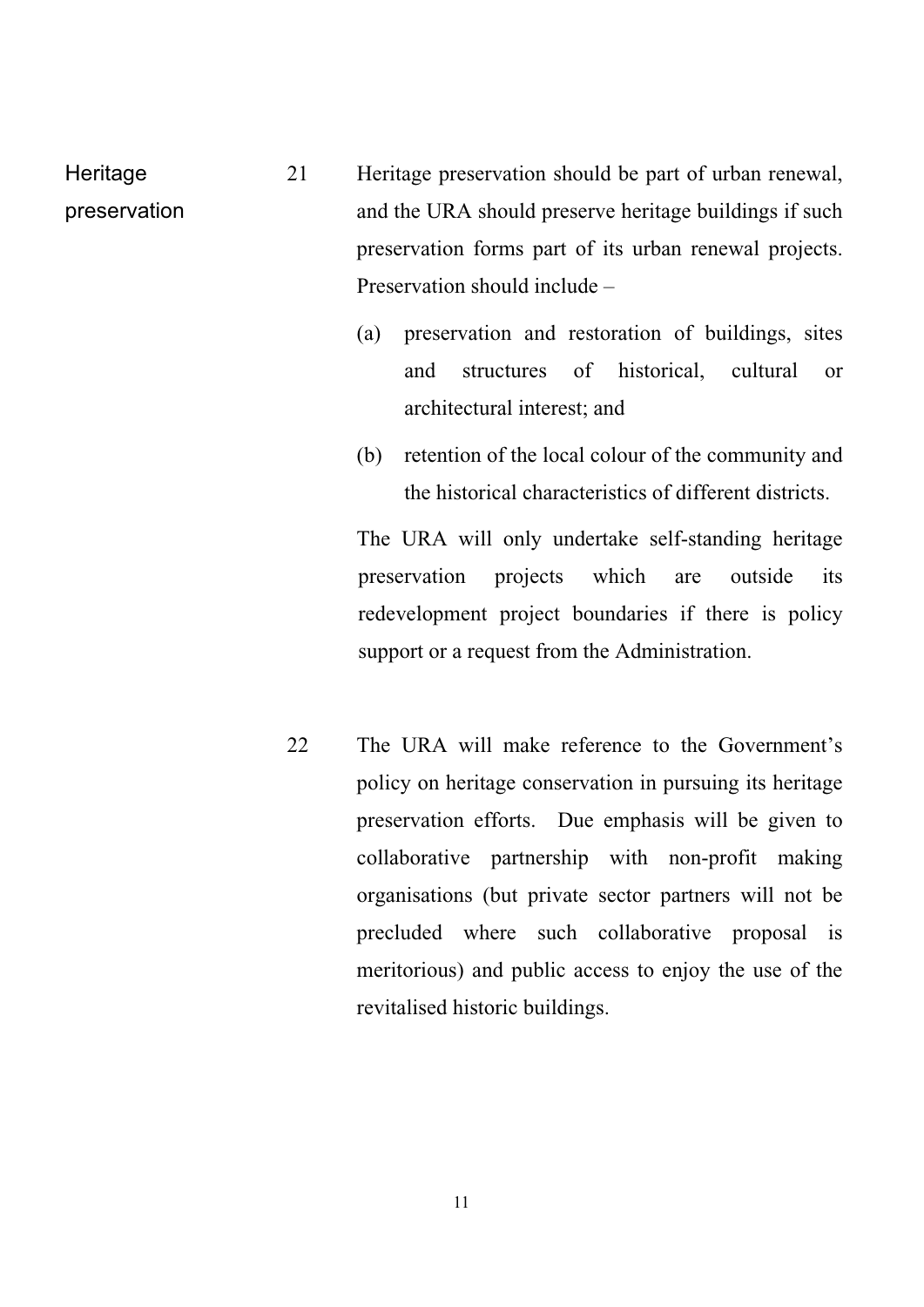### **Land assembly process in URA-implemented redevelopment projects**

23 Under the URAO, the URA may apply to the Secretary for Development (SDEV) requesting her to recommend to the Chief Executive in Council the resumption of land required for urban renewal. Resumption of land

> 24 Under the URAO, there is a time limit for application for land resumption. In case of a development project, the URA has to make an application for resumption within 12 months after the project has been authorised by SDEV. In case of a development scheme, the URA has to make an application for resumption within 12 months after the plan for the scheme prepared under the Town Planning Ordinance (Chapter 131) (TPO) has been approved by the Chief Executive in Council in accordance with section 9 of that Ordinance. The purpose of this time limit is to ensure that the residents do not have to wait too long to know whether their properties will be resumed.

Acquisition by agreement 25 Although the URA may request resumption of land for redevelopment under the URAO, it should consider acquiring land by agreement before making such a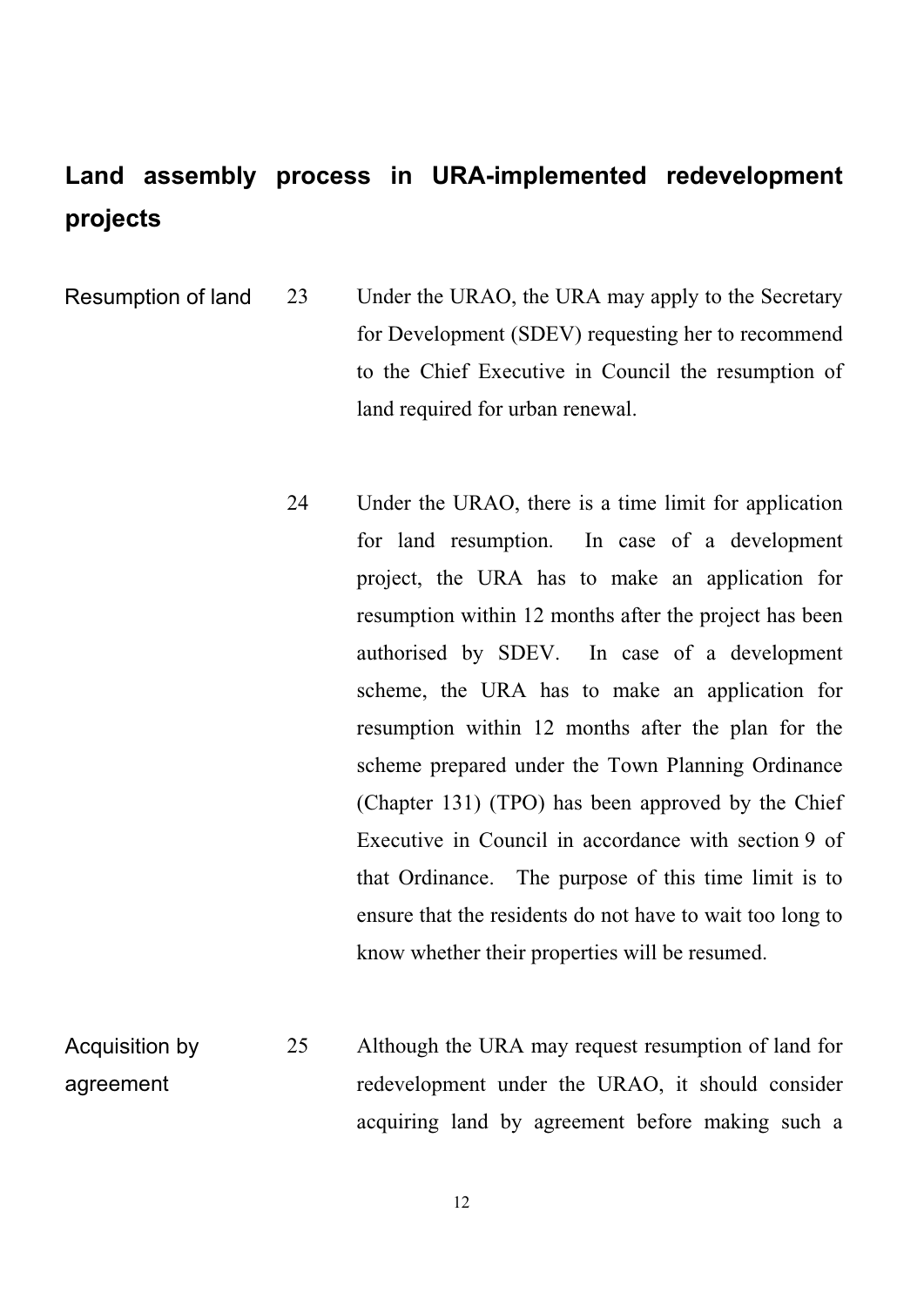request to SDEV. Offers of purchase should be made after a project has been approved but before the land reverts to the Government.

Compensation to 26 The distinction in compensation and ex gratia payment for owner-occupiers and owners of vacant and tenanted domestic units will continue. While upholding the current distinction, the URA will adopt a compassionate approach in assessing the eligibility of owners of tenanted domestic units for ex gratia payment in exceptional circumstances such as elderly owners who rely on the rental income from their properties for a living. owners of domestic units

> 27 The URA will offer "flat for flat" in a URA new development in-situ or in the same district or at available sites as an alternative option to cash owner-occupiers of domestic units. As this is an alternative, the amount of cash compensation and ex gratia payment offered to an owner-occupier will not be changed by his/her choice of using that amount, or part of it, to join the flat-for-flat arrangement or otherwise. compensation and ex gratia payment to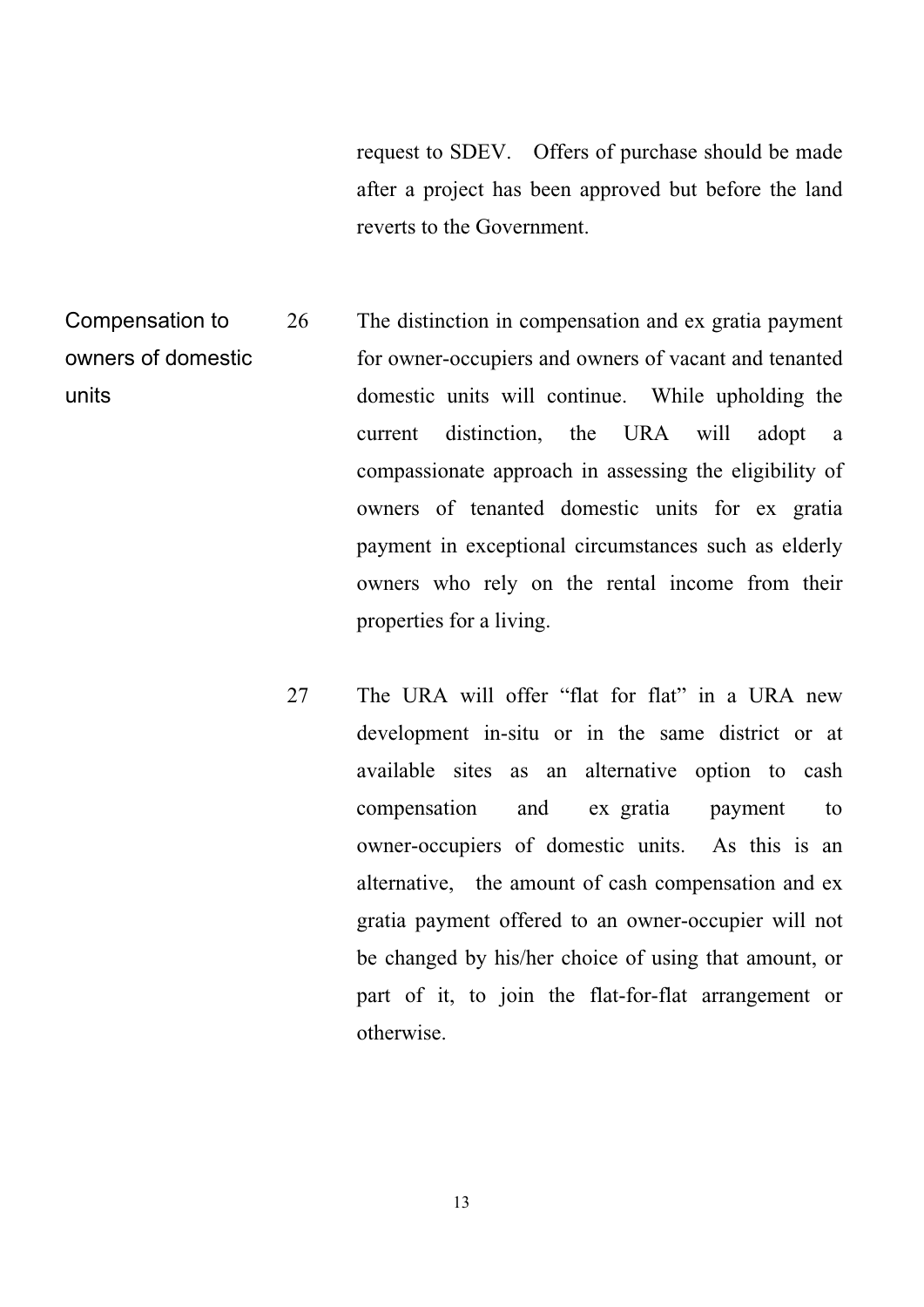28 The URA will help identify suitable premises in the district of the redevelopment projects to enable the affected shop operators to relocate and continue operation in the same district as far as practicable. Upon completion of a redevelopment project, the URA will also assist affected shop operators to lease and shop owners to purchase shop premises in the future redeveloped projects upon completion. Assistance to shop operators and shop owners

## **Processing of projects in URA-implemented redevelopment projects**

- Planning procedures 29 Under the URAO, the URA may implement a project by way of a development project or a development scheme. The public can lodge objections to a development project under the URAO or to a development scheme under the TPO. Procedures are in place to process such objections.
	- 30 Under sections 21 and 22 of the URAO, the URA has to prepare a draft corporate plan setting out its proposed programme of projects for the next five years and a draft business plan setting out the projects to be implemented in the next financial year. The URA is required to submit its draft corporate plan and draft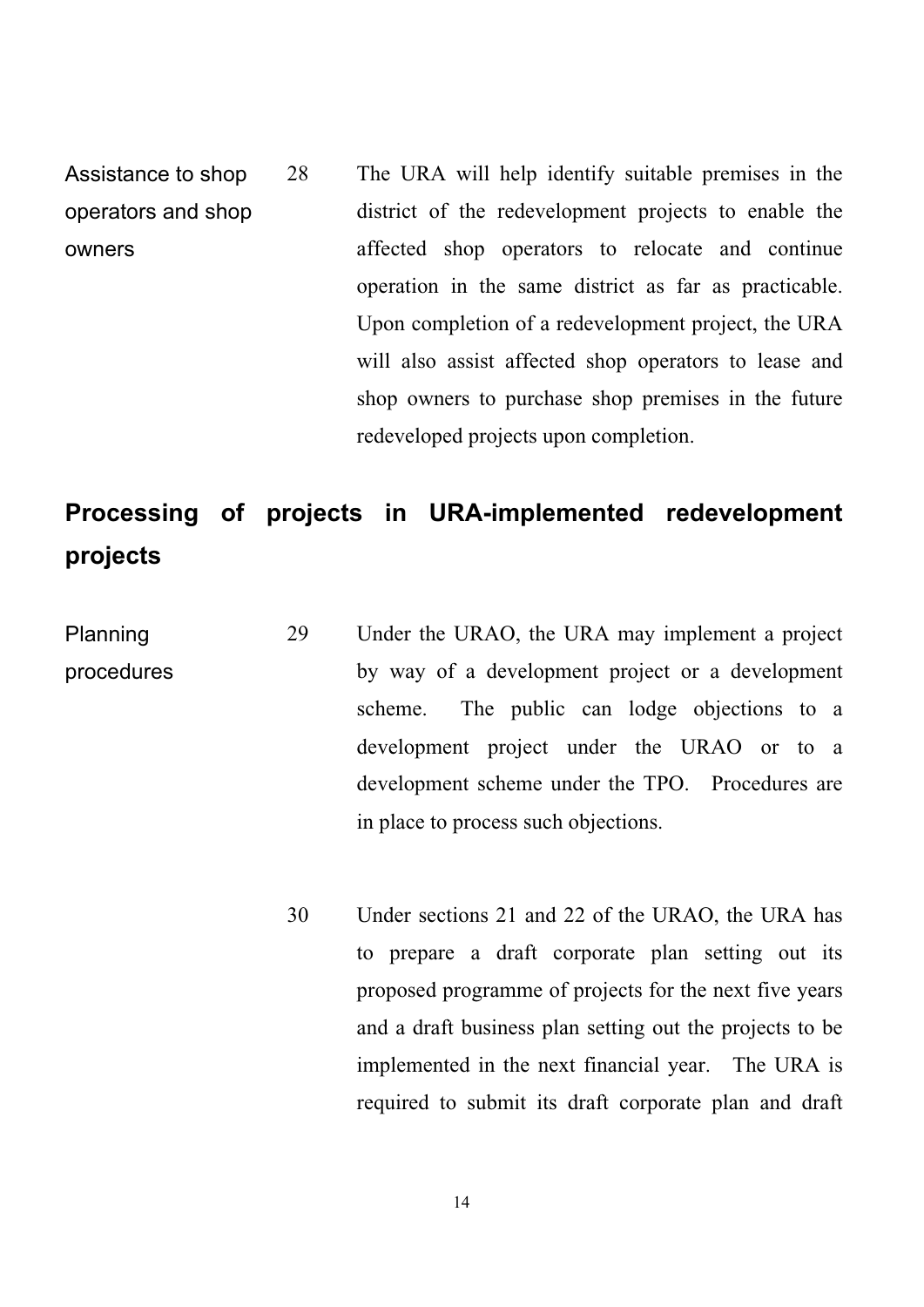business plan to the FS for approval each year.

- Freezing surveys 31 Under section 23(2) of the URAO, the date on which a project (development project or development scheme) is first published in the Government Gazette will be regarded as the commencement date of the implementation of the project. The purpose of notifying the commencement date of the implementation of the project is that the URA may make reference to the said commencement date for determining the eligibility for ex gratia allowances and rehousing in accordance with the policy of the URA.
	- 32 On commencement day, the URA should conduct a freezing survey to determine eligibility for ex gratia allowances and rehousing. The survey should be completed on the same day or at most within a couple of days. It is important that a comprehensive and accurate survey is conducted to prevent and deter "imposters" from taking up residence in the project area afterwards and abusing the compensation system or the rehousing scheme and to deter unfair eviction of tenants.
	- 33 In pursuance of the urban renewal objective to improve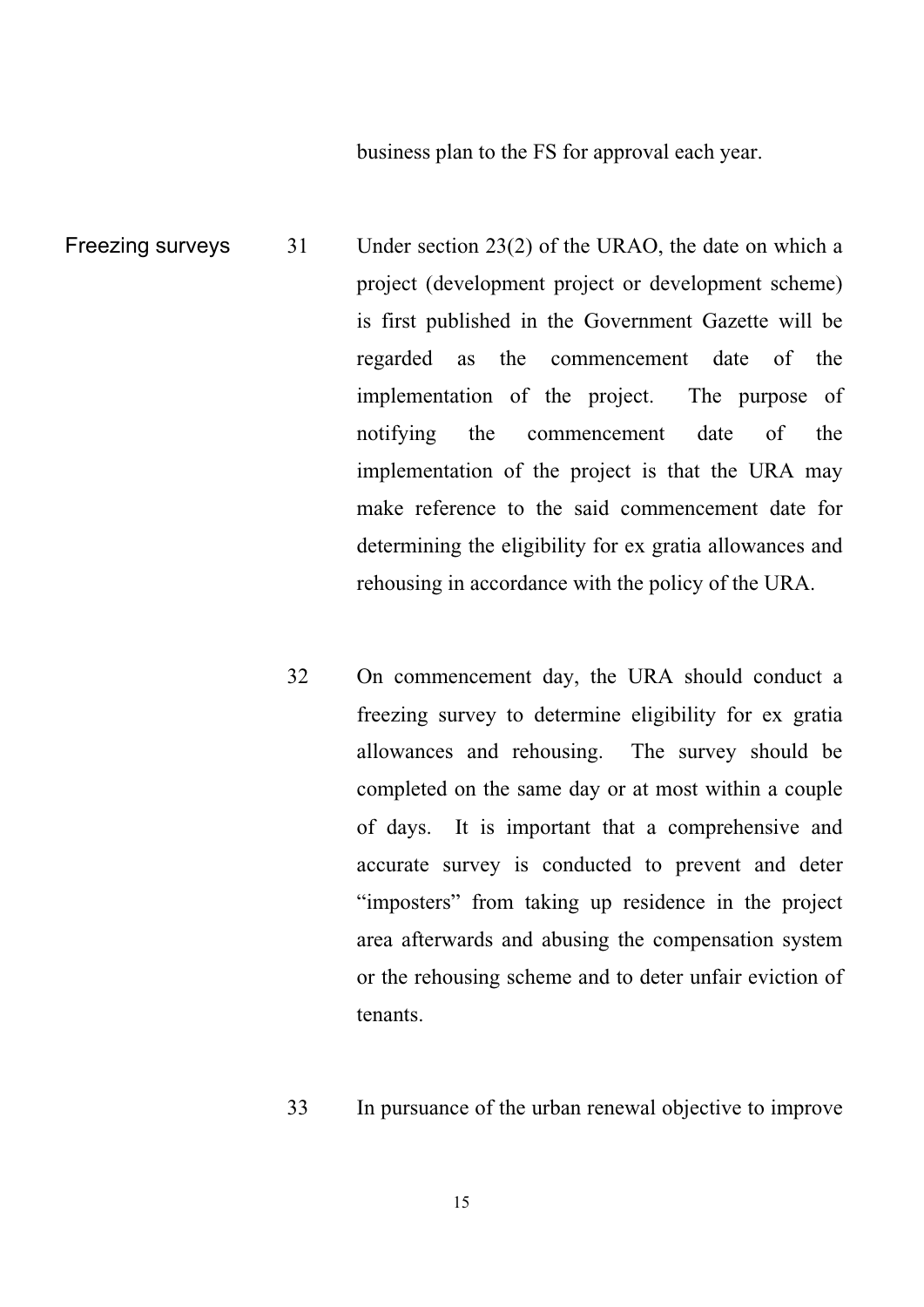the living conditions of residents in dilapidated buildings, the URA will aim to put in place measures to help tenants evicted or with their tenancies terminated after a freezing survey but before the URA successfully acquires the properties from their landlords, hence losing their eligibility for rehousing.

- Social impact 34 Early social impact assessments will be initiated and conducted by DURF before redevelopment is recommended as the preferred option. The URA will update these assessments by DURF before implementing any specific redevelopment project. assessments
	- 35 The URA will carry out social impact assessment studies as follows –
		- (a) a Stage 1 social impact assessment to update any earlier social impact assessment commissioned by DURF before the publication of any proposed redevelopment project in the Government Gazette; and
		- (b) a Stage 2 social impact assessment including proposed mitigation measures after the proposed project has been published in the Government Gazette.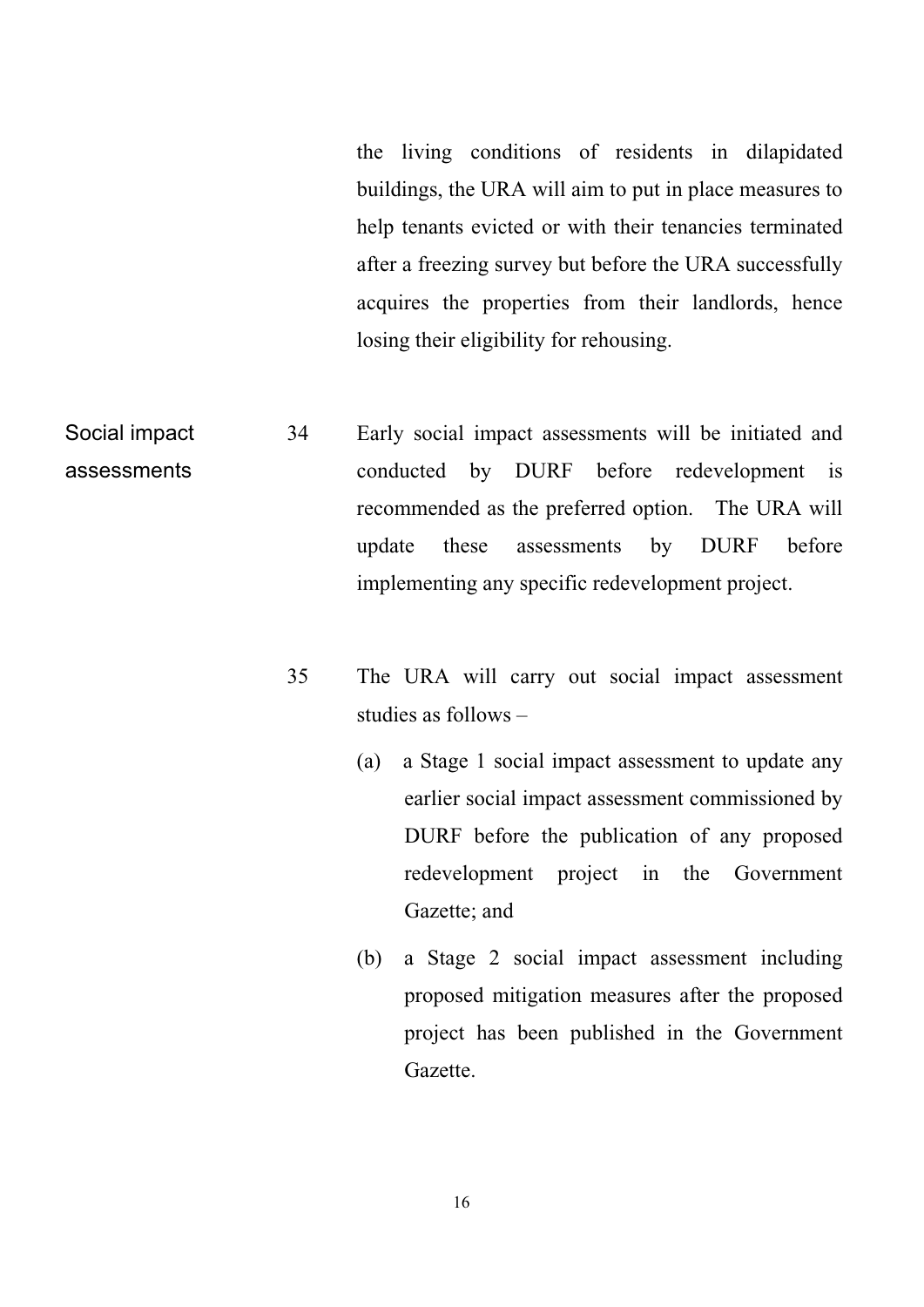- 36 The main elements of the social impact assessments to be commissioned by DURF and that to be conducted by URA before the publication of the proposed project in the Government Gazette should include –
	- (a) the population characteristics of the proposed project area;
	- (b) the socio-economic characteristics of the area;
	- (c) the housing conditions in the area;
	- (d) the characteristics of local business activities, including small shops and street stalls;
	- (e) the degree of overcrowding in the area;
	- (f) the availability of amenities, community and welfare facilities in the area;
	- (g) the historical background of the area;
	- (h) the cultural and local characteristics of the area;
	- (i) an initial assessment of the potential social impact of the proposed project; and
	- (j) an initial assessment of the mitigation measures required.
- 37 The main elements of the Stage 2 social impact assessment including proposed mitigation measures to be conducted after the proposed project has been published in the Government Gazette should include –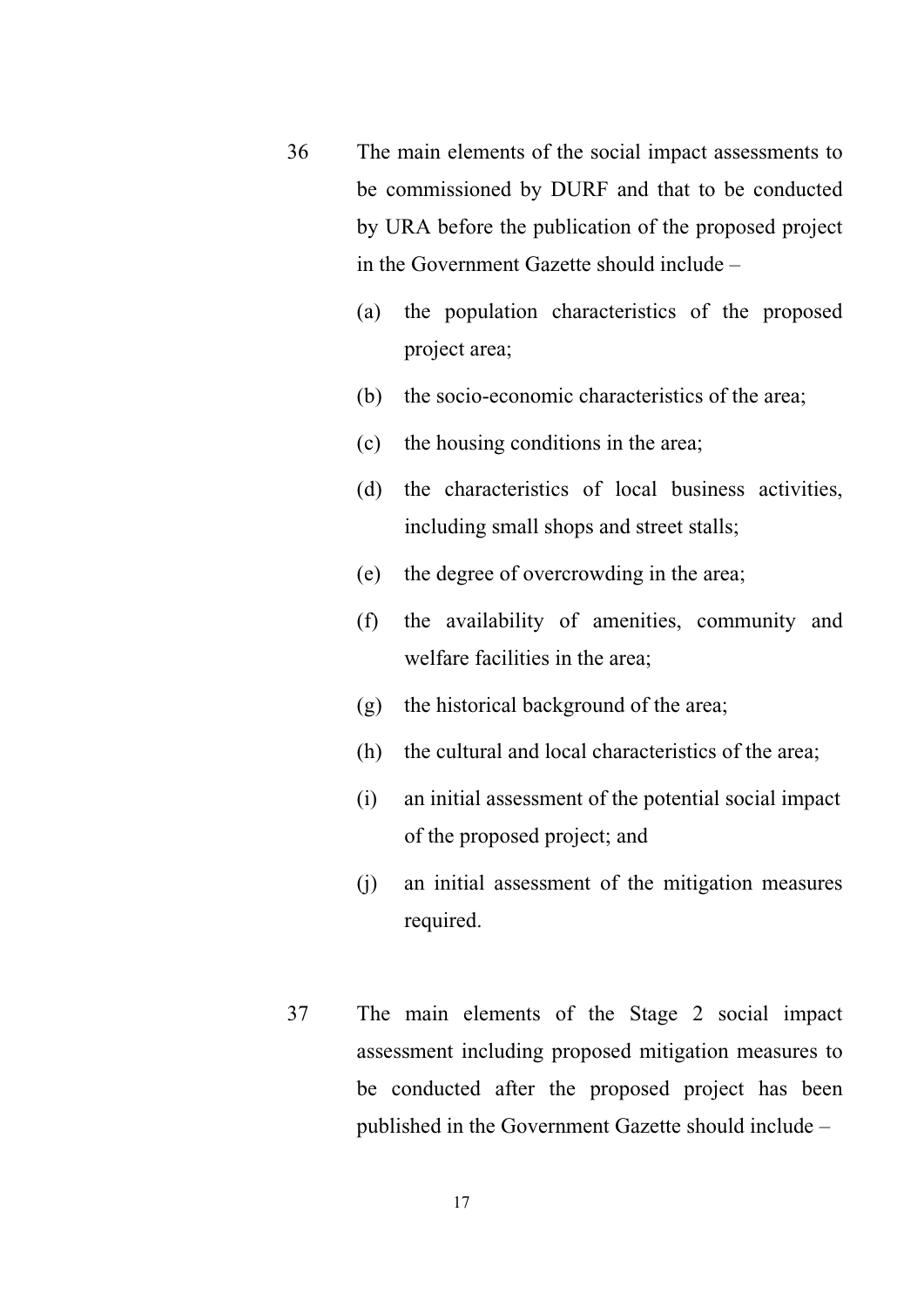- (a) the population characteristics of the residents affected by the proposed project;
- (b) the socio-economic characteristics of the affected residents;
- (c) the rehousing needs of the affected tenants;
- (d) the relocation needs of the affected shop operators;
- (e) the housing preferences of the affected owners and tenants;
- (f) the employment status of the affected owners and tenants;
- (g) the place of work of the affected owners and tenants;
- (h) the social networks of the affected owners and tenants;
- (i) the educational needs of the children of the affected families;
- (j) the special needs of the elderly;
- (k) the special needs of the disabled;
- (l) the special needs of single-parent families, particularly those with small children;
- (m) a detailed assessment of the potential social impact of the proposed project; and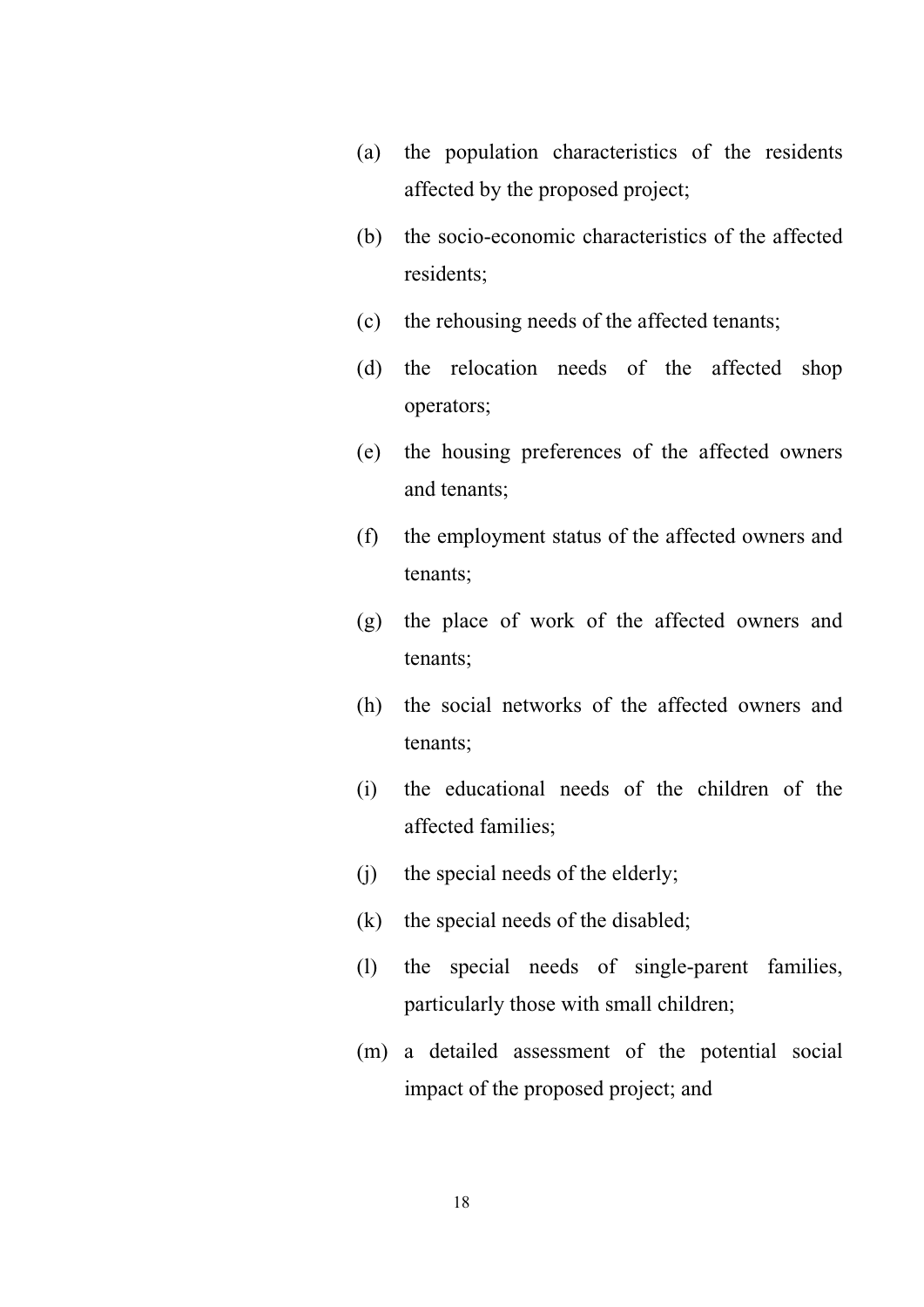- (n) a detailed assessment of the mitigation measures required.
- 38 Most of the factual data for the Stage 2 social impact assessment should be collected as part of the freezing survey to be conducted immediately after the publication of the proposed project in the Government Gazette. The URA should submit the reports of both the Stage 1 and Stage 2 social impact assessments conducted by it to SDEV when it submits a development project under section 24 of the URAO. Town Planning Board when it submits a development scheme under section 25 of the URAO. The URA should also release the reports for public information. The URA should also submit those reports to the
- Urban Renewal Trust Fund 39 A trust fund with endowment from the URA will be set up to fund various activities to be conducted by DURF, the social service teams who are providing assistance and advice to residents affected by URA-implemented redevelopment projects and, applications from NGOs and other stakeholders involved in heritage preservation and district revitalisation initiatives in the overall urban renewal context to be considered on a case-by-case basis. The social service teams will directly report to the Board of Trustees/Committee of the trust fund. All members of the Board of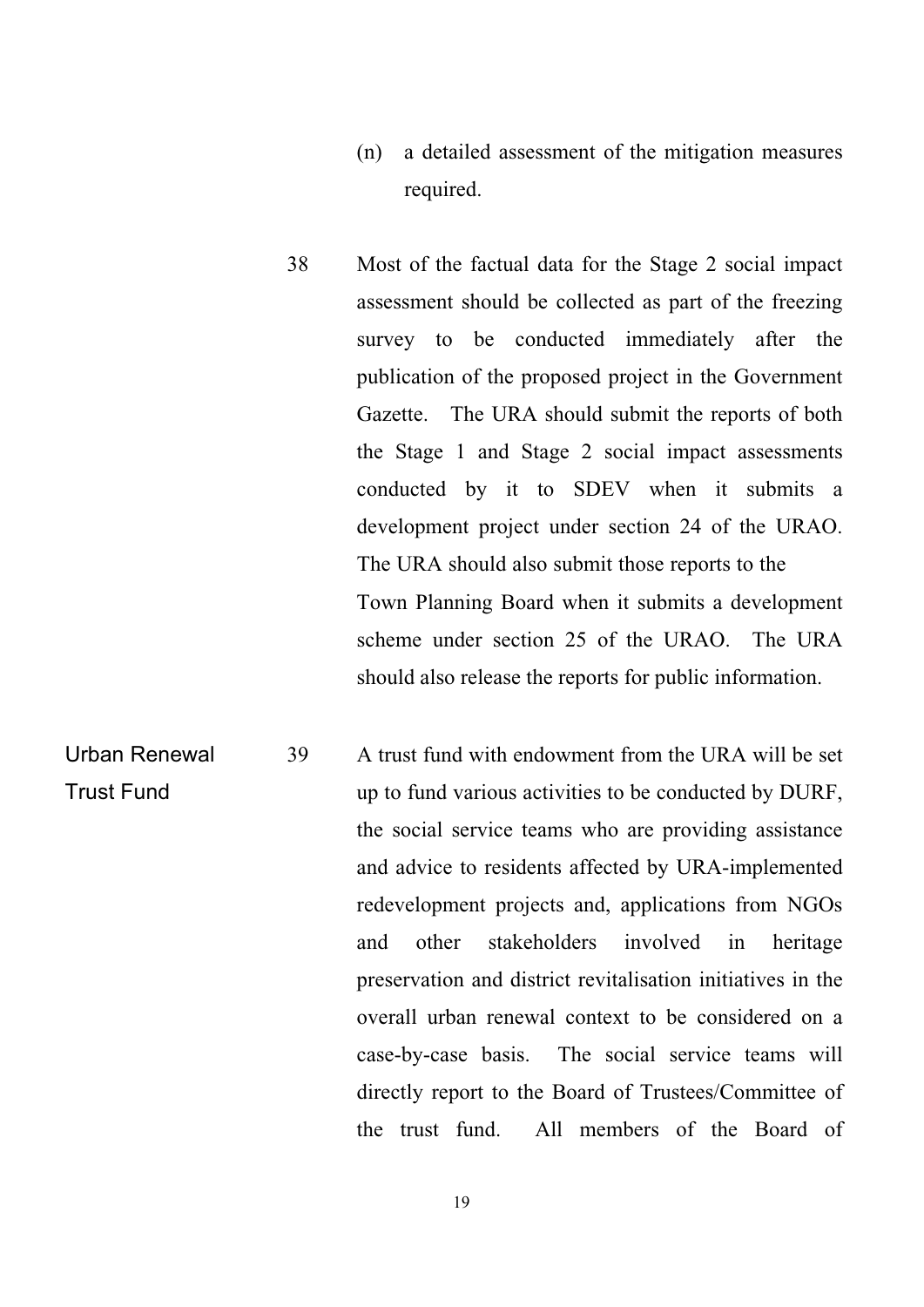Trustees/Committee will be appointed by SDEV. The Board/Committee will maintain transparency in its monitoring of the social service teams and in its financial reporting on the trust.

#### **Financial arrangements**

- 40 The long-term objective of a self-financing urban renewal programme will continue to be upheld.
- 41 The URA will continue to be supported by the Government through –
	- (a) the \$10 billion capital injection already made;
	- (b) waiver of land premia for redevelopment sites;
	- (c) waiver of land premia for rehousing sites; and
	- (d) loans from the Government.
- 42 Under section 10(4) of the URAO, the URA shall exercise due care and diligence in the handling of its finances.

#### **Review**

43 The urban renewal strategy will be reviewed and updated from time to time. The public will be consulted on any revised urban renewal strategy in future before it is finalised for implementation.